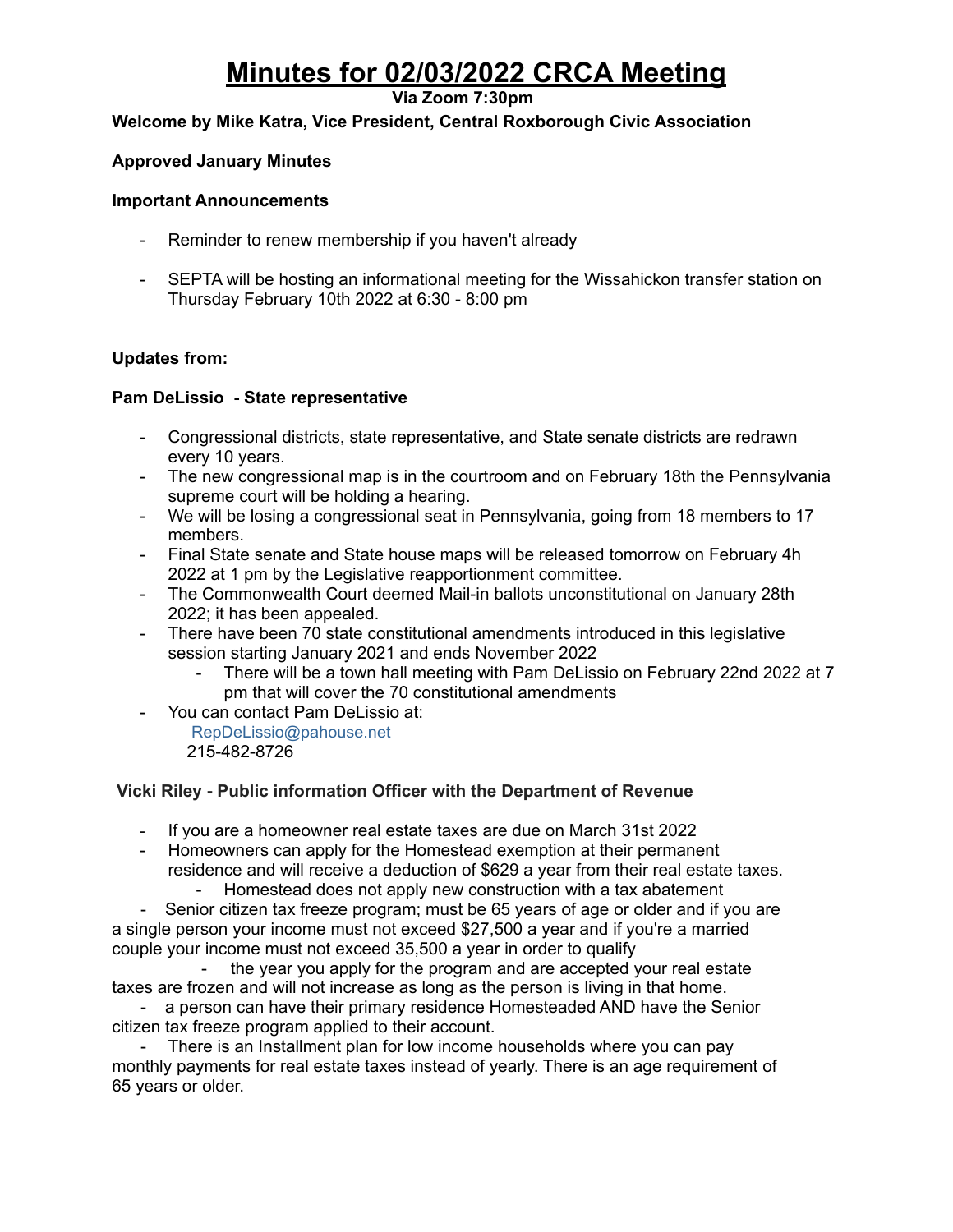- Owner Occupied payment agreement plan which is an agreed monthly payment based on income, will stave off foreclosure.

Water bill

- There is a tiered assistance program which is payments based on income not your consumption

- There is a 25% discount on water bills for senior citizens who make less than \$35,000 a year
- You can contact Vicki Riley at: [Vicki.Riley@phila.gov](mailto:Vicki.Riley@phila.gov)

#### **Variance Review Presentation**

#### **4215 Boone St - Rachael Pritzker - Lawyer; Colin Coppola - Owner;**

- Looking to legalize current use for parking
- Wants variance to add 3 accessory parking spots in the side yard.
- Side yard is already paved. The owner paved it before knowing that he needed a variance
- Straw poll showed 100% support for variance.
- Near neighbors expressed concern with development and traffic flow/safety on the small dead end street.

#### **Update on Development**

4112 Pechin St - ZBA scheduled for 2/15/2022 9:30AM on Zoom, will need to pre register for the meeting. Instructions can be found on the website at www. CRCA.us

#### **Other Discussions**

#### **Roxborough Historic District Update**

- A detailed public meeting about this will be on February 23rd.

#### **Community Announcements**

**Two On Tuesdays** - Group of volunteers from across the community who take care of public spaces not maintained by the City.. Cutting back foliage, weeding, planting trees and flowers,removing trash, etc; they go out for pizza and beer afterwards. It's a good way to get to know people in your community.

- Email **[johnmcarpenter@msn.com](mailto:johnmcarpenter@msn.com)** if you would like to get involved.
- John Carpenter is also involved with the Roxborough Manayunk Conservancy, a group that is focused on preserving the open space in Roxborough and Manayunk.

#### **Meeting conclusion**